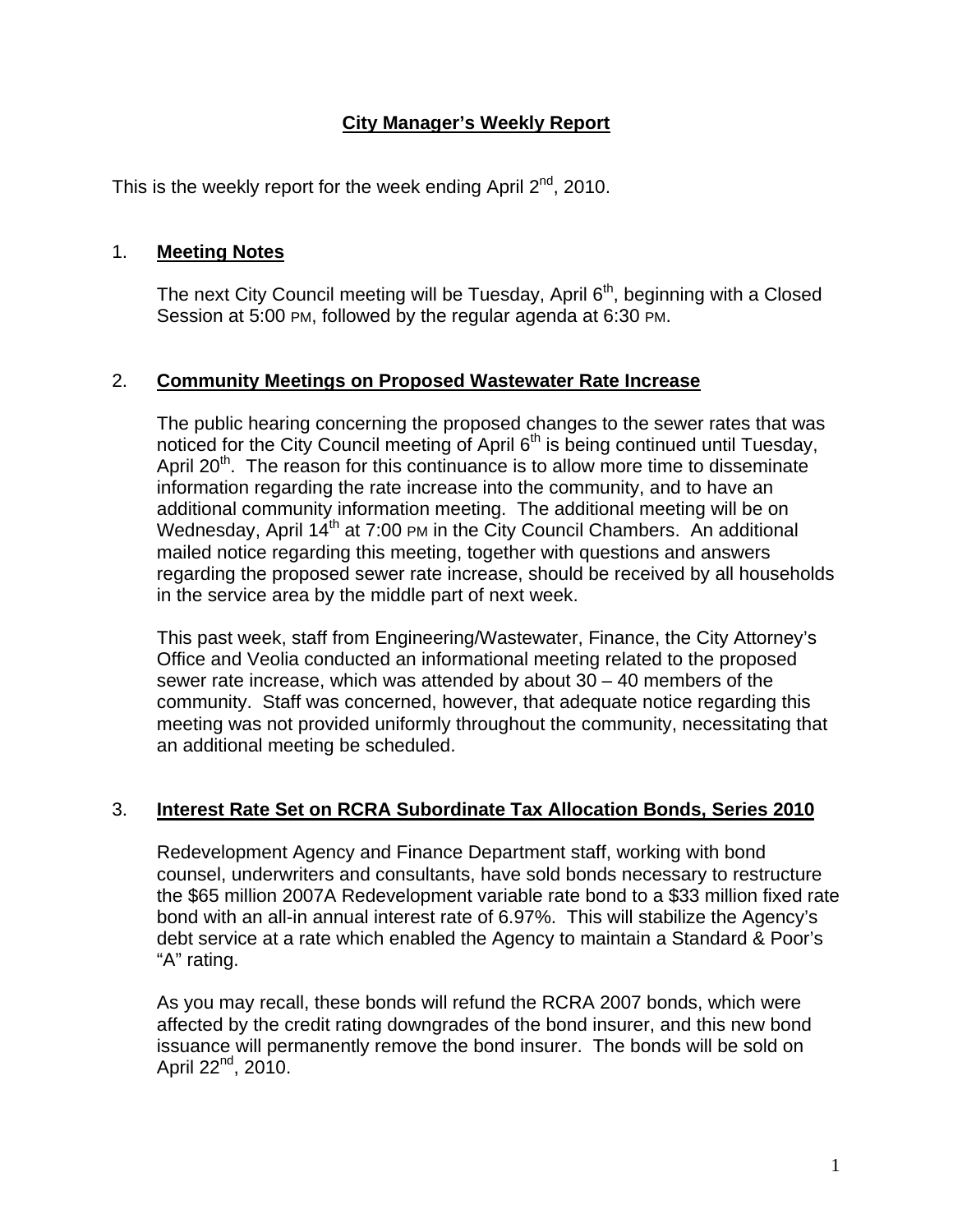### 4. **Completion of the FY 2008-09 Single Audit**

As you know, the City is required to perform an annual compliance audit of all federal grant expenditures by March  $31<sup>st</sup>$  of every year, usually referred to as the "Single Audit." The most recent Single Audit report completed for the City is for the year ended June  $30<sup>th</sup>$ , 2009, contains information on seven audited grant programs, and carries an unqualified opinion from the auditors. The completion of the Single Audit is a City-wide effort. All departments with federal or pass-through federal grants make up the Single Audit report. It should be noted that, for the second year in a row, Employment & Training had no audit findings.

## 5. **Affordable Housing for Lillie Mae Jones Plaza**

The U.S. Department of Housing and Urban Development approved the issuance of project-based Section 8 vouchers for the Lillie Mae Jones Plaza affordable housing development. This development, located in the Historic Iron Triangle at Macdonald Avenue and Second Street, will offer 26 supportive rental units -- all of which are reserved for families, including the previously homeless, at or below 60% Area Median Income (AMI). The developers, Community Housing Development Corporation of North Richmond and East Bay Asian Local Development Corporation, plan to start construction in early May. The groundbreaking celebration is tentatively scheduled for Thursday, May 13<sup>th</sup> at 11:00 AM.

#### 6. **I-80 Central Avenue Interchange Improvement Project Public Open House**

As the primary roadway connecting the El Cerrito Plaza BART station with Interstate 80 and 580, Central Avenue is a key commute corridor. It also serves as an important local route, connecting commercial areas and local neighborhoods. However, the 0.1 mile (500 foot) section of Central Avenue between Jacuzzi and Pierce Streets is the site of significant congestion, especially during peak weekend commute times. The cities of Richmond and El Cerrito's engineering departments are working with Contra Costa Transportation Authority, their consultant team, and Caltrans to evaluate several alternatives to modify the freeway interchange to improve traffic flow. To learn about the latest development on this project, the cities of Richmond and El Cerrito are holding a public open house on April 14<sup>th</sup>, from 6:00 PM to 8:00 PM at El Cerrito's City Council Chambers.

## 7. **Deputy Chief Tucker Retires**

After 30 years of service with the City of Richmond's Fire Department, Deputy Chief Clyde Tucker retired on Wednesday, March 31<sup>st</sup>. Following his hiring in March 1980, he ascended through the ranks, serving as Engineer, Captain and Battalion Chief before being promoted to Deputy Chief in June 2004. As Deputy